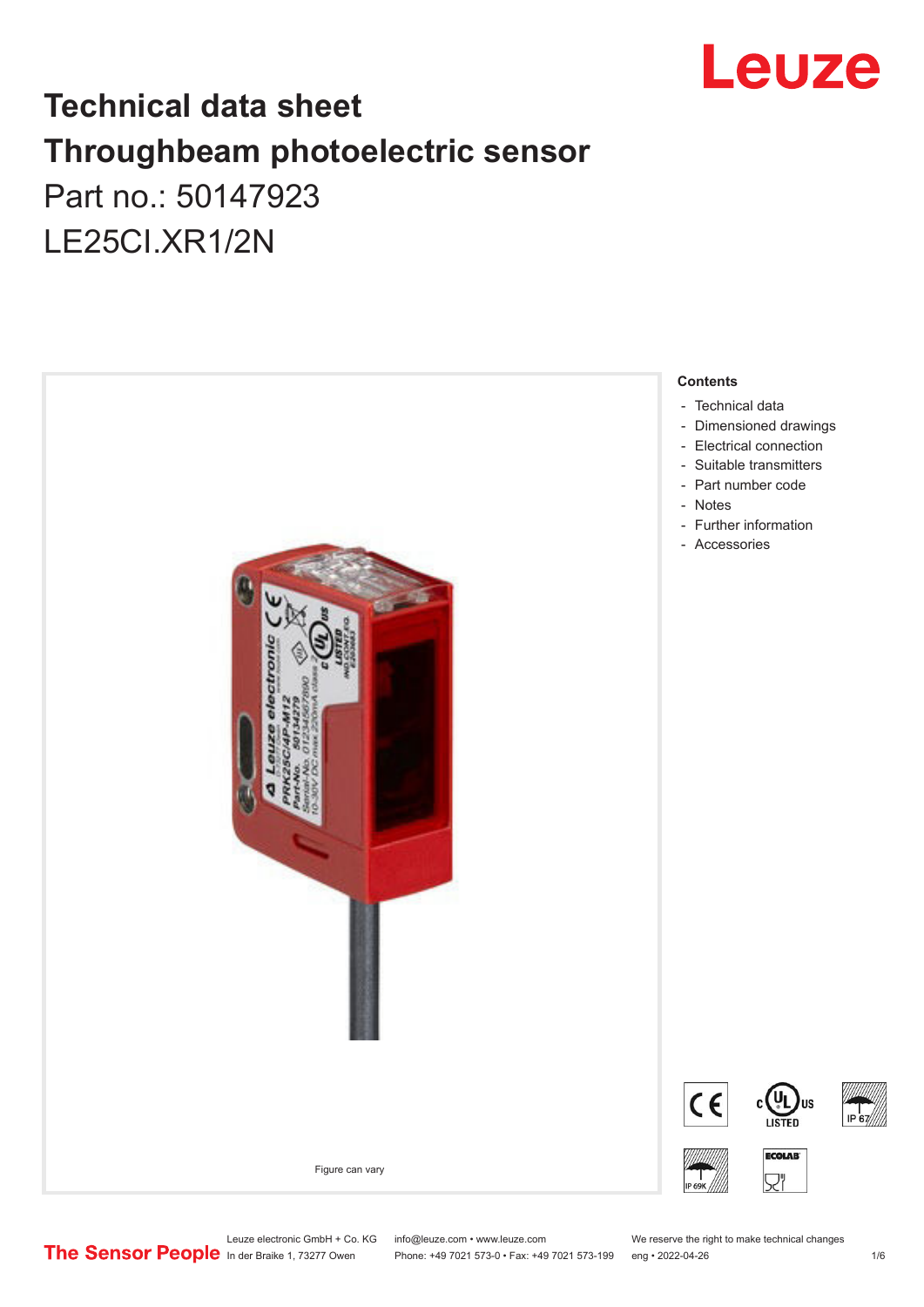### <span id="page-1-0"></span>**Technical data**

# Leuze

#### **Basic data**

| <b>Series</b>  |                                                | 25C                                    |
|----------------|------------------------------------------------|----------------------------------------|
|                | <b>Operating principle</b>                     | Throughbeam principle                  |
|                | Device type                                    | Receiver                               |
|                | <b>Application</b>                             | Detection of products in bag packaging |
|                | <b>Electrical data</b>                         |                                        |
|                | <b>Protective circuit</b>                      | Polarity reversal protection           |
|                |                                                | Short circuit protected                |
|                |                                                |                                        |
|                | Performance data                               |                                        |
|                | Supply voltage $U_{B}$                         | 10  30 V, DC, Incl. residual ripple    |
|                | <b>Residual ripple</b>                         | 0  15 %, From $U_{\rm B}$              |
|                | <b>Open-circuit current</b>                    | 020mA                                  |
| <b>Outputs</b> |                                                |                                        |
|                | Number of digital switching outputs 2 Piece(s) |                                        |
|                | <b>Switching outputs</b>                       |                                        |
|                | <b>Voltage type</b>                            | <b>DC</b>                              |
|                | Switching current, max.                        | 100 mA                                 |
|                | <b>Switching voltage</b>                       | high: $\geq$ (U <sub>B</sub> -2V)      |
|                |                                                | $low: \leq 2$ V                        |
|                | <b>Switching output 1</b>                      |                                        |

**Switching principle** Light switching **Switching output 2**

**Switching element** Transistor, NPN

**Switching element** Transistor, NPN **Switching principle** Dark switching

#### **Timing**

| Switching frequency  | $100$ Hz        |
|----------------------|-----------------|
| <b>Response time</b> | 5 <sub>ms</sub> |
| Readiness delay      | 300 ms          |
|                      |                 |

### **Connection**

| <b>Connection 1</b>       |                       |
|---------------------------|-----------------------|
| <b>Function</b>           | Signal OUT            |
|                           | Voltage supply        |
| <b>Type of connection</b> | Cable                 |
| Cable length              | 2,000 mm              |
| <b>Sheathing material</b> | <b>PUR</b>            |
| Cable color               | <b>Black</b>          |
| Number of conductors      | 4-wire                |
| Wire cross section        | $0.2$ mm <sup>2</sup> |

### **Mechanical data**

| Dimension (W x H x L)               | 15 mm x 42.7 mm x 30 mm              |
|-------------------------------------|--------------------------------------|
| <b>Housing material</b>             | Plastic                              |
| <b>Plastic housing</b>              | <b>ABS</b>                           |
| Lens cover material                 | Plastic                              |
| Net weight                          | 55q                                  |
| <b>Housing color</b>                | Red                                  |
| <b>Type of fastening</b>            | Through-hole mounting with M4 thread |
|                                     | Via optional mounting device         |
| <b>Compatibility of materials</b>   | <b>ECOLAB</b>                        |
|                                     |                                      |
| <b>Operation and display</b>        |                                      |
| <b>Operational controls</b>         | 270° potentiometer                   |
| Function of the operational control | Sensitivity adjustment               |
|                                     |                                      |
| <b>Environmental data</b>           |                                      |
| Ambient temperature, operation      | $-4060 °C$                           |
| Ambient temperature, storage        | $-40$ 70 °C                          |
|                                     |                                      |
|                                     |                                      |
| <b>Certifications</b>               |                                      |
| Degree of protection                | IP 67                                |
|                                     | <b>IP 69K</b>                        |
| <b>Protection class</b>             | III                                  |
| <b>Certifications</b>               | c UL US                              |
| <b>Standards applied</b>            | IEC 60947-5-2                        |
|                                     |                                      |
| <b>Classification</b>               |                                      |
| <b>Customs tariff number</b>        | 85365019                             |
| <b>ECLASS 5.1.4</b>                 | 27270901                             |
| <b>ECLASS 8.0</b>                   | 27270901                             |
| <b>ECLASS 9.0</b>                   | 27270901                             |
| <b>ECLASS 10.0</b>                  | 27270901                             |
| <b>ECLASS 11.0</b>                  | 27270901                             |
| <b>ECLASS 12.0</b>                  | 27270901                             |
| <b>ETIM 5.0</b>                     | EC002716                             |
| <b>ETIM 6.0</b>                     | EC002716                             |

Leuze electronic GmbH + Co. KG info@leuze.com • www.leuze.com We reserve the right to make technical changes<br>
The Sensor People in der Braike 1, 73277 Owen Phone: +49 7021 573-0 • Fax: +49 7021 573-199 eng • 2022-04-26

Phone: +49 7021 573-0 • Fax: +49 7021 573-199 eng • 2022-04-26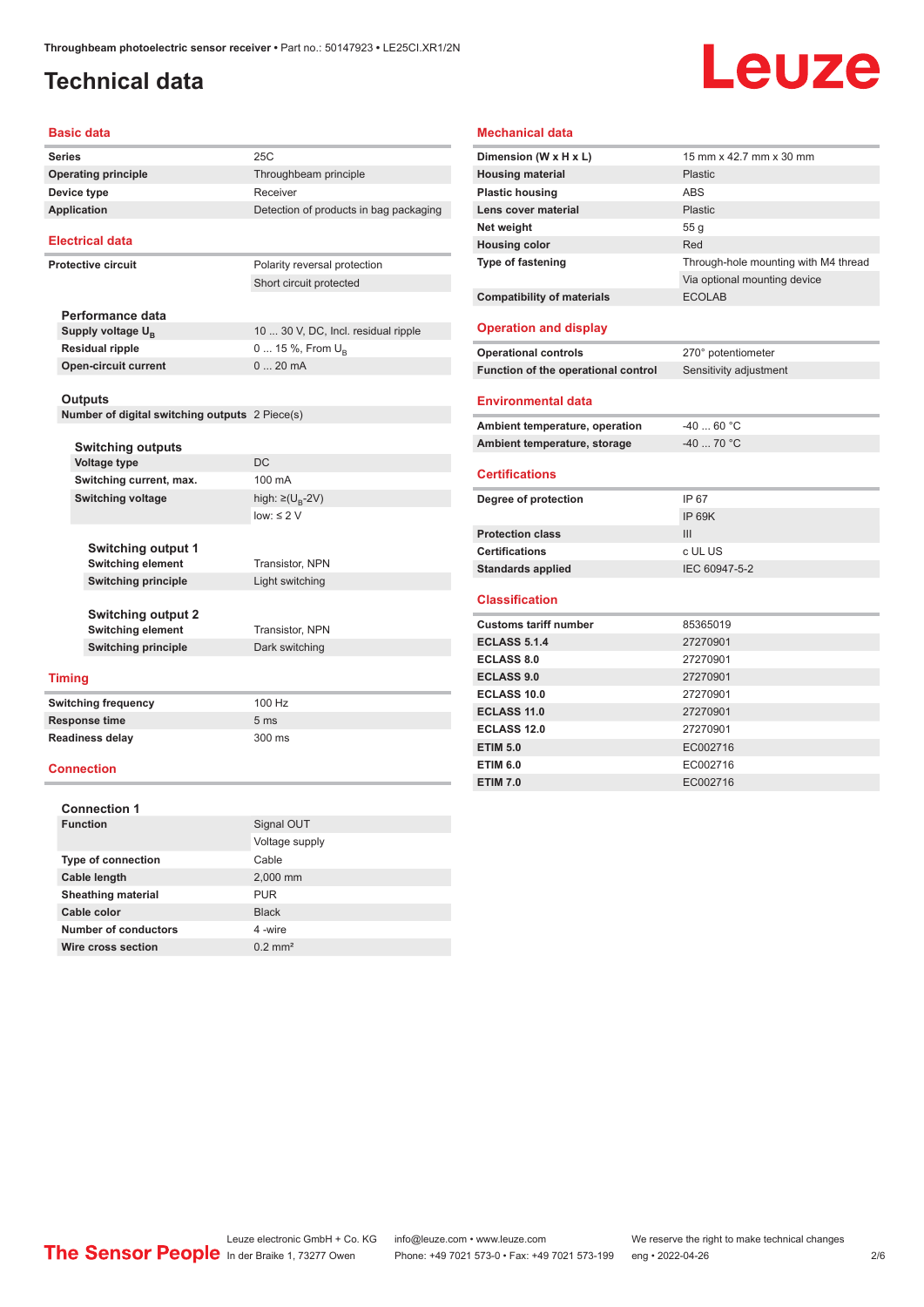# <span id="page-2-0"></span>**Dimensioned drawings**



All dimensions in millimeters



# **Electrical connection**

### **Connection 1**

| <b>Function</b>             | Signal OUT<br>Voltage supply |
|-----------------------------|------------------------------|
| <b>Type of connection</b>   | Cable                        |
| Cable length                | 2,000 mm                     |
| <b>Sheathing material</b>   | <b>PUR</b>                   |
| Cable color                 | <b>Black</b>                 |
| <b>Number of conductors</b> | 4 -wire                      |
| Wire cross section          | $0.2$ mm <sup>2</sup>        |

#### **Conductor color Conductor assignment**

| V+               |
|------------------|
| OUT <sub>2</sub> |
| <b>GND</b>       |
| OUT <sub>1</sub> |
|                  |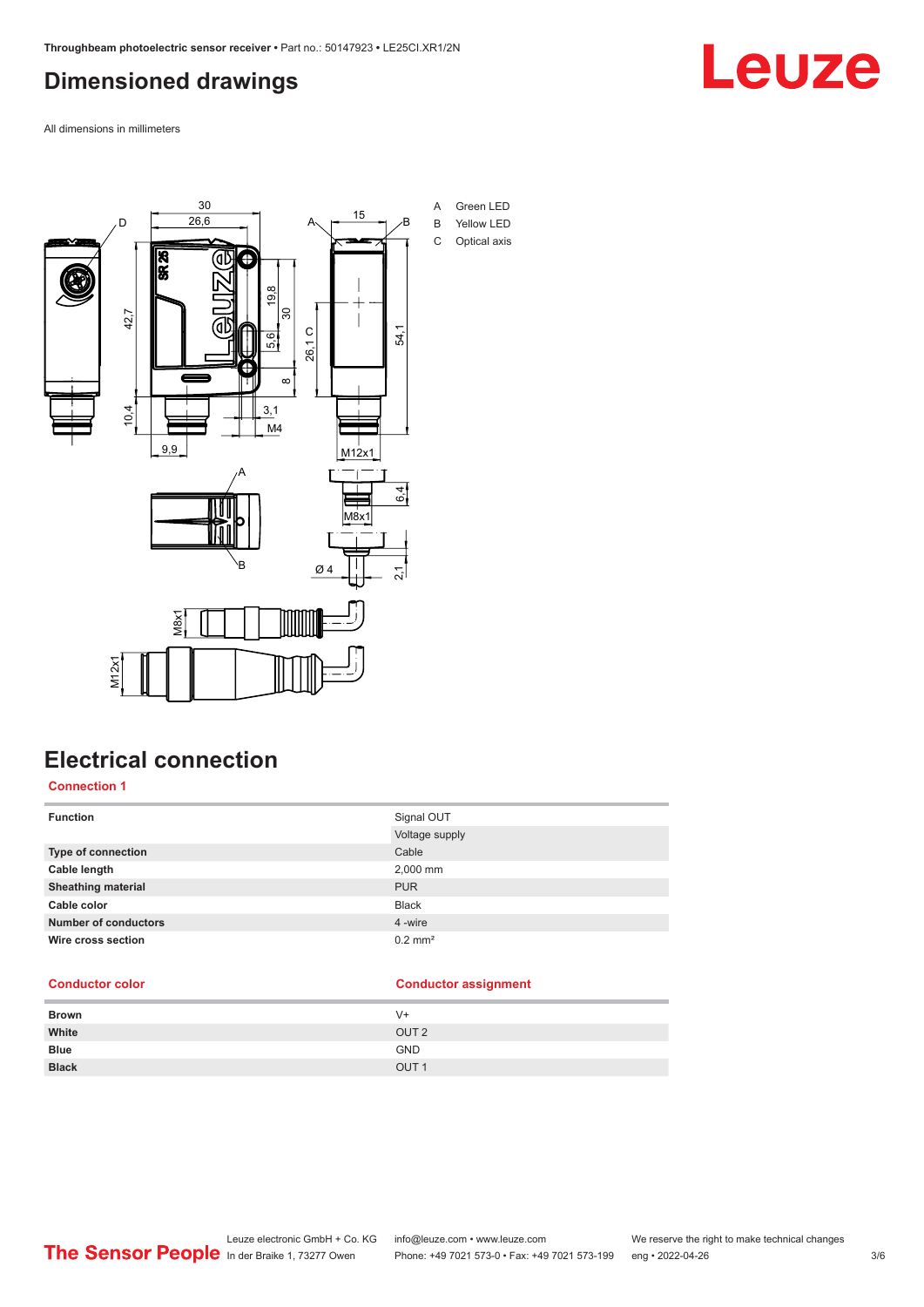### <span id="page-3-0"></span>**Suitable transmitters**

# **Leuze**

| Part no. | <b>Designation</b> | <b>Article</b>                                     | <b>Description</b>                                                                                                                                                                                                              |
|----------|--------------------|----------------------------------------------------|---------------------------------------------------------------------------------------------------------------------------------------------------------------------------------------------------------------------------------|
| 50147917 | LS25CI.XR1/XX      | Throughbeam<br>photoelectric sensor<br>transmitter | Application: Detection of products in bag packaging<br>Operating range limit: 0  200 m<br>Light source: LED, Infrared<br>Supply voltage: DC<br>Connection: Cable, 2.000 mm, 4 -wire<br>Operational controls: 270° potentiometer |
| 50147914 | LS25CI.XXR/XX      | Throughbeam<br>photoelectric sensor<br>transmitter | Application: Detection of products in bag packaging<br>Operating range limit: 0  400 m<br>Light source: LED, Infrared<br>Supply voltage: DC<br>Connection: Cable, 2.000 mm, 4 -wire                                             |

### **Part number code**

### Part designation: **AAA25C d EE-f.GGH/iJ-K**

| AAA25C | Operating principle / construction<br>HT25C: Diffuse reflection sensor with background suppression<br>PRK25C: Retro-reflective photoelectric sensor with polarization filter<br>LS25C: Throughbeam photoelectric sensor transmitter<br>LE25C: Throughbeam photoelectric sensor receiver<br>DRT25C: Dynamic reference diffuse sensor                                                                                                                                                                                                                    |
|--------|--------------------------------------------------------------------------------------------------------------------------------------------------------------------------------------------------------------------------------------------------------------------------------------------------------------------------------------------------------------------------------------------------------------------------------------------------------------------------------------------------------------------------------------------------------|
| d      | Light type<br>n/a: red light<br>I: infrared light                                                                                                                                                                                                                                                                                                                                                                                                                                                                                                      |
| EE     | <b>Light source</b><br>n/a: LED<br>L1: laser class 1<br>L <sub>2</sub> : laser class 2                                                                                                                                                                                                                                                                                                                                                                                                                                                                 |
| f      | Preset range (optional)<br>n/a: operating range acc. to data sheet<br>xxxF: Preset range [mm]                                                                                                                                                                                                                                                                                                                                                                                                                                                          |
| GG     | Equipment<br>A: Autocollimation principle (single lens)<br>S: small light spot<br>D: Detection of stretch-wrapped objects<br>X: extended model<br>HF: Suppression of HF illumination (LED)<br>XL: Extra long light spot<br>T: autocollimation principle (single lens) for highly transparent bottles without tracking<br>TT: autocollimation principle (single lens) for highly transparent bottles with tracking<br>F: Foreground suppression<br>R: greater operating range<br>SL: Slit diaphragm                                                     |
| H      | Operating range adjustment<br>1: 270° potentiometer<br>2: multiturn potentiometer<br>3: teach-in via button<br>R: greater operating range                                                                                                                                                                                                                                                                                                                                                                                                              |
| j.     | Switching output/function OUT 1/IN: Pin 4 or black conductor<br>2: NPN transistor output, light switching<br>N: NPN transistor output, dark switching<br>4: PNP transistor output, light switching<br>P: PNP transistor output, dark switching<br>X: pin not used<br>8: activation input (activation with high signal)<br>L: IO-Link interface (SIO mode: PNP light switching, NPN dark switching)<br>6: push-pull switching output, PNP light switching, NPN dark switching<br>G: Push-pull switching output, PNP dark switching, NPN light switching |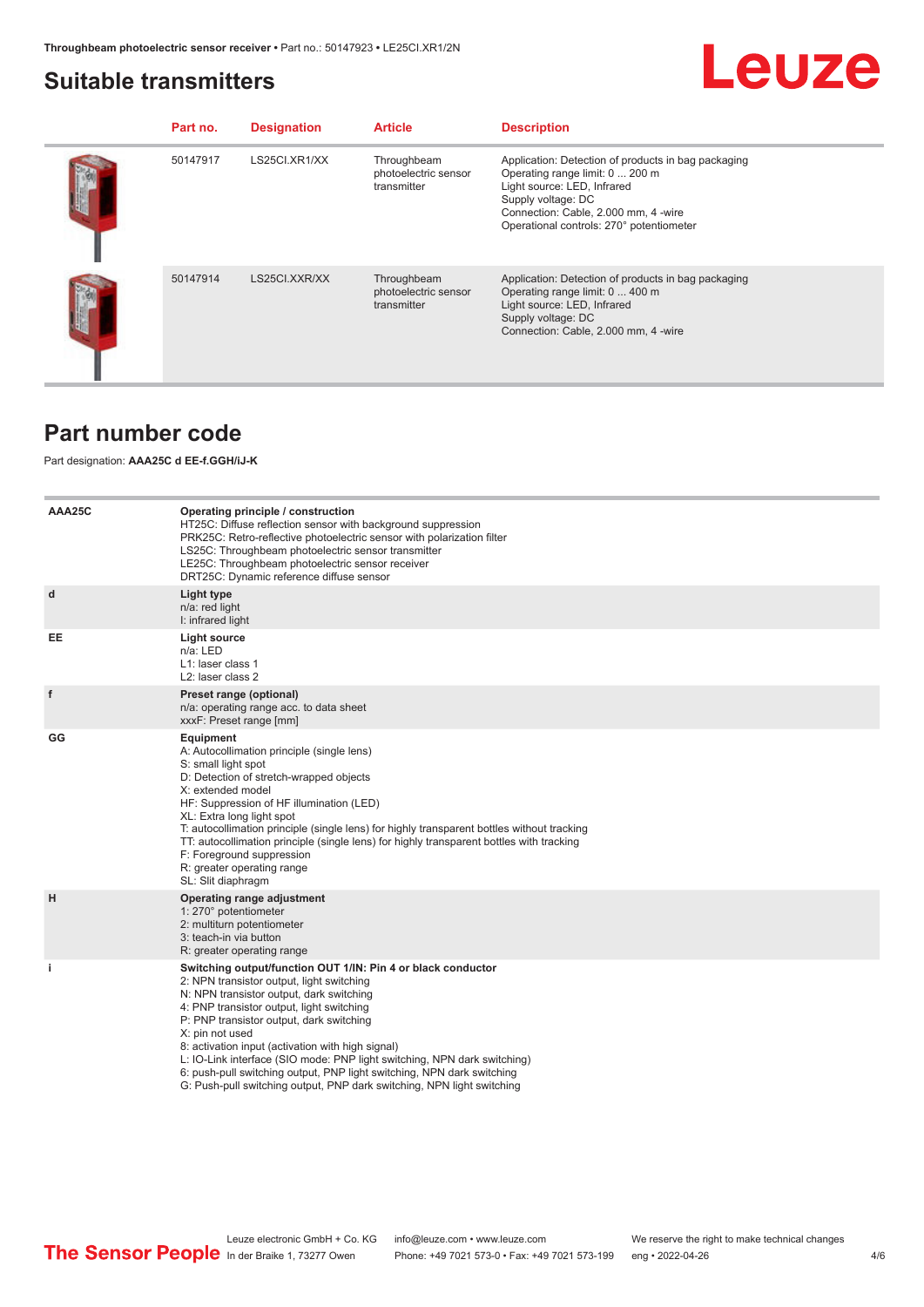### <span id="page-4-0"></span>**Part number code**

# Leuze

| J | Switching output / function OUT 2/IN: pin 2 or white conductor<br>2: NPN transistor output, light switching<br>N: NPN transistor output, dark switching<br>4: PNP transistor output, light switching<br>P: PNP transistor output, dark switching<br>W: warning output<br>X: pin not used<br>6: push-pull switching output, PNP light switching, NPN dark switching<br>T: teach-in via cable<br>G: Push-pull switching output, PNP dark switching, NPN light switching |
|---|-----------------------------------------------------------------------------------------------------------------------------------------------------------------------------------------------------------------------------------------------------------------------------------------------------------------------------------------------------------------------------------------------------------------------------------------------------------------------|
| κ | <b>Electrical connection</b><br>n/a: cable, standard length 2000 mm, 4-wire<br>200-M12: cable, length 200 mm with M12 connector, 4-pin, axial (plug)<br>M8: M8 connector, 4-pin (plug)<br>M12: M12 connector, 4-pin (plug)<br>200-M8: cable, length 200 mm with M8 connector, 4-pin, axial (plug)                                                                                                                                                                     |
|   | <b>Note</b>                                                                                                                                                                                                                                                                                                                                                                                                                                                           |
|   | $\&$ A list with all available device types can be found on the Leuze website at www.leuze.com.                                                                                                                                                                                                                                                                                                                                                                       |

# **Notes**

| <b>Observe intended use!</b>                                                                                                                                                                                                  |
|-------------------------------------------------------------------------------------------------------------------------------------------------------------------------------------------------------------------------------|
| $\%$ This product is not a safety sensor and is not intended as personnel protection.<br>₹ The product may only be put into operation by competent persons.<br>$\%$ Only use the product in accordance with its intended use. |

### **For UL applications:**

 $\%$  Only for use in "class 2" circuits

### **Further information**

• Sum of the output currents for both outputs 100 mA

### **Accessories**

# Mounting technology - Mounting brackets

| Part no. | <b>Designation</b> | <b>Article</b>   | <b>Description</b>                                                                                                                                                                                                            |
|----------|--------------------|------------------|-------------------------------------------------------------------------------------------------------------------------------------------------------------------------------------------------------------------------------|
| 50118543 | BT 300M.5          | Mounting bracket | Design of mounting device: Angle, L-shape<br>Fastening, at system: Through-hole mounting<br>Mounting bracket, at device: Screw type, Suited for M4 screws<br>Type of mounting device: Adjustable<br>Material: Stainless steel |